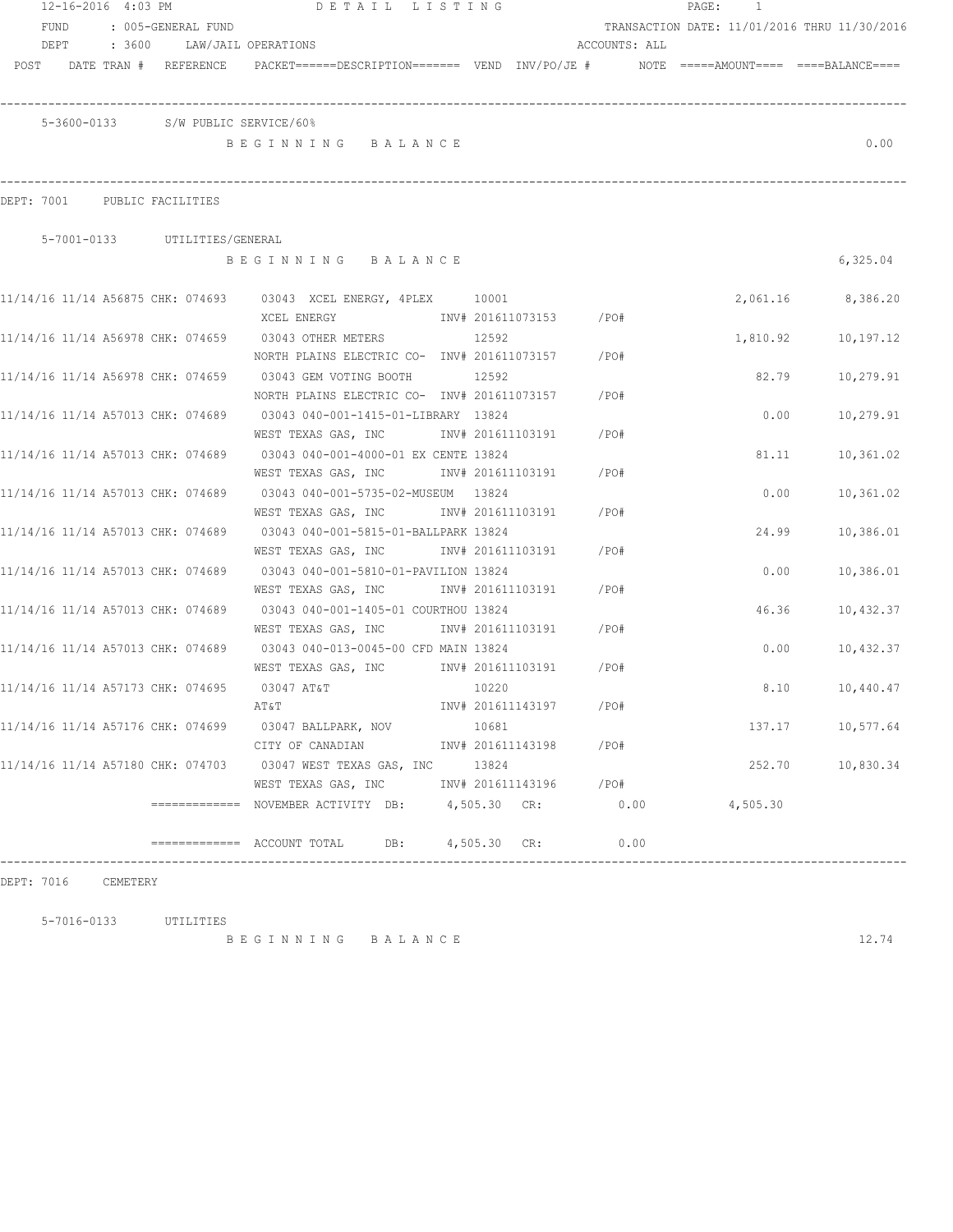| 12-16-2016 4:03 PM                            |                             | DETAIL LISTING                                                                                                 |            |               | PAGE:<br>2 |                                              |
|-----------------------------------------------|-----------------------------|----------------------------------------------------------------------------------------------------------------|------------|---------------|------------|----------------------------------------------|
| FUND<br>: 005-GENERAL FUND                    |                             |                                                                                                                |            |               |            | TRANSACTION DATE: 11/01/2016 THRU 11/30/2016 |
|                                               | DEPT : 7016 CEMETERY        |                                                                                                                |            | ACCOUNTS: ALL |            |                                              |
|                                               |                             | POST DATE TRAN # REFERENCE PACKET======DESCRIPTION======= VEND INV/PO/JE # NOTE =====AMOUNT==== ===BALANCE==== |            |               |            |                                              |
|                                               |                             | 000 ERRORS IN THIS REPORT! $*-*-*-*-*-*-*-*-*-*-*-*-*-*-**$                                                    |            |               |            |                                              |
|                                               |                             |                                                                                                                |            |               |            |                                              |
|                                               |                             | ** REPORT TOTALS ** --- DEBITS --- -- -- CREDITS ---                                                           |            |               |            |                                              |
|                                               |                             | BEGINNING BALANCES:                                                                                            | 6,337.78   | 0.00          |            |                                              |
|                                               |                             | REPORTED ACTIVITY:                                                                                             | 4,505.30   | 0.00          |            |                                              |
|                                               |                             | ENDING BALANCES:                                                                                               | 10,843.08  | 0.00          |            |                                              |
|                                               |                             | TOTAL FUND ENDING BALANCE: 10,843.08                                                                           |            |               |            |                                              |
| FUND: 010-AIRPORT                             |                             |                                                                                                                |            |               |            |                                              |
| DEPT: 7010 AIRPORT                            |                             |                                                                                                                |            |               |            |                                              |
| 5-7010-0133 UTILITIES                         |                             |                                                                                                                |            |               |            |                                              |
|                                               |                             | BEGINNING BALANCE                                                                                              |            |               |            | 70.18                                        |
|                                               |                             | 11/14/16 11/14 A57068 CHK: 001110 03046 AIRPORT UTILITIES 12592                                                |            |               | 515.98     | 586.16                                       |
|                                               |                             | NORTH PLAINS ELECTRIC CO- INV# 201611073159 / PO#                                                              |            |               |            |                                              |
|                                               |                             | ============ NOVEMBER ACTIVITY DB: 515.98 CR: 0.00                                                             |            |               | 515.98     |                                              |
|                                               |                             | ============= ACCOUNT TOTAL DB: 515.98 CR:                                                                     |            | 0.00          |            |                                              |
|                                               |                             | 000 ERRORS IN THIS REPORT! *-*-*-*-*-*-*-*-*-*-*-*-*-*-                                                        |            |               |            |                                              |
|                                               |                             | ** REPORT TOTALS ** --- DEBITS --- -- -- CREDITS ---                                                           |            |               |            |                                              |
|                                               |                             | BEGINNING BALANCES:                                                                                            | 70.18      | 0.00          |            |                                              |
|                                               |                             | REPORTED ACTIVITY:                                                                                             | 515.98     | 0.00          |            |                                              |
|                                               |                             | ENDING BALANCES:                                                                                               | 586.16     | 0.00          |            |                                              |
|                                               |                             | TOTAL FUND ENDING BALANCE: 586.16                                                                              |            |               |            |                                              |
| FUND: 011-ROAD & BRIDGE PCT 1                 |                             |                                                                                                                |            |               |            |                                              |
| DEPT: 4011 ROAD & BRIDGE 1                    |                             |                                                                                                                |            |               |            |                                              |
|                                               | 5-4011-0133 UTILITIES/PCT 1 |                                                                                                                |            |               |            |                                              |
|                                               |                             | BEGINNING BALANCE                                                                                              |            |               |            | 0.00                                         |
| 11/14/16 11/14 A56978 CHK: 074659 03043 PCT 1 |                             |                                                                                                                | 12592      |               | 116.74     | 116.74                                       |
|                                               |                             | NORTH PLAINS ELECTRIC CO- INV# 201611073157 / PO#                                                              |            |               |            |                                              |
|                                               |                             | 11/14/16 11/14 A57013 CHK: 074689 03043 040-001-3995-01-PCT 1 BA 13824                                         |            |               | 0.00       | 116.74                                       |
|                                               |                             | WEST TEXAS GAS, INC 		 INV# 201611103191 		 /PO#                                                               |            |               |            |                                              |
|                                               |                             | ============= NOVEMBER ACTIVITY DB: 116.74 CR:                                                                 |            | 0.00          | 116.74     |                                              |
|                                               |                             | DB:<br>============= ACCOUNT TOTAL                                                                             | 116.74 CR: | 0.00          |            |                                              |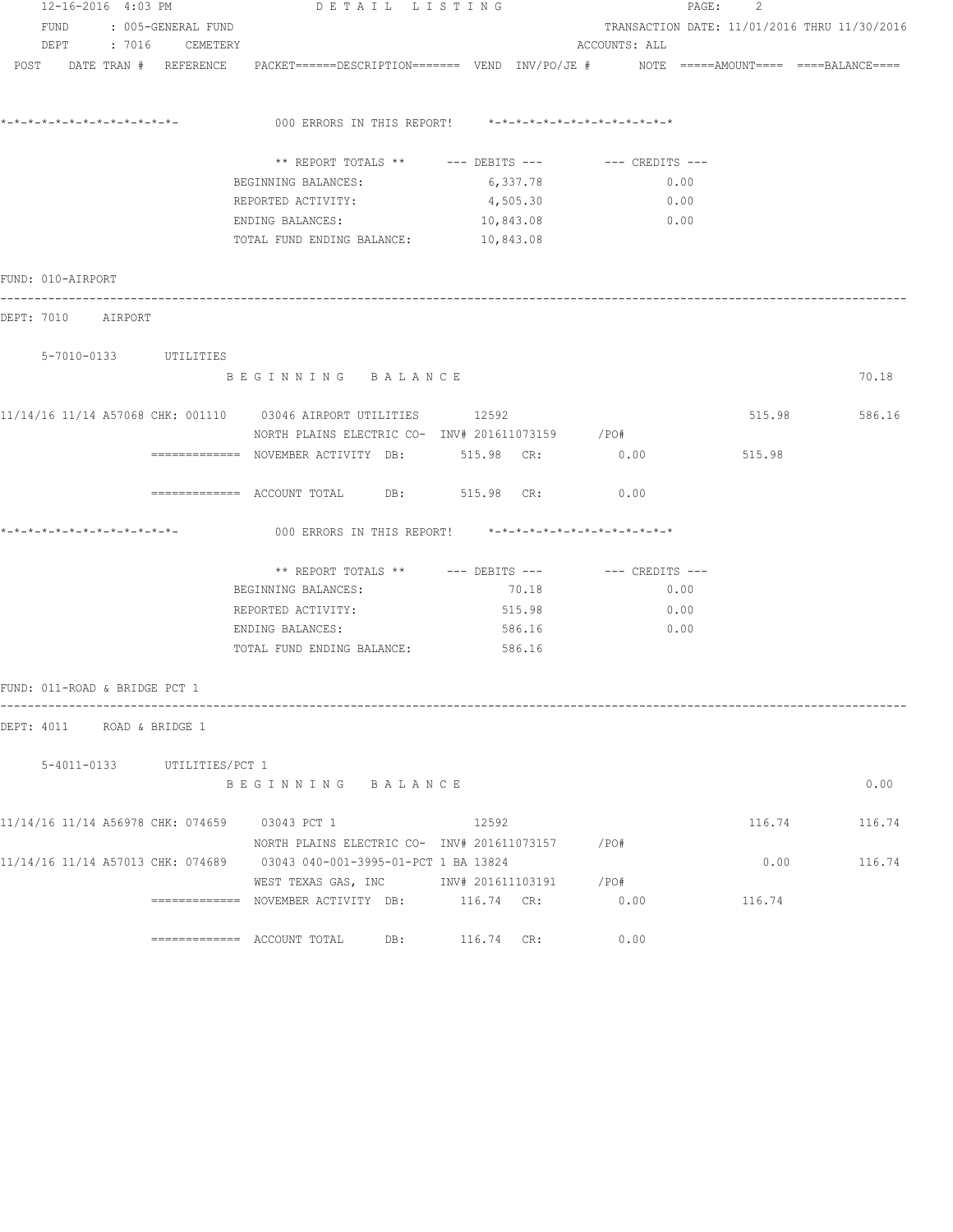| 12-16-2016 4:03 PM                            |                                | DETAIL LISTING                                                                                              |                         | PAGE: 3                                      |        |        |  |  |
|-----------------------------------------------|--------------------------------|-------------------------------------------------------------------------------------------------------------|-------------------------|----------------------------------------------|--------|--------|--|--|
|                                               | FUND : 011-ROAD & BRIDGE PCT 1 |                                                                                                             |                         | TRANSACTION DATE: 11/01/2016 THRU 11/30/2016 |        |        |  |  |
|                                               | DEPT : 4011 ROAD & BRIDGE 1    |                                                                                                             |                         | ACCOUNTS: ALL                                |        |        |  |  |
| POST DATE TRAN # REFERENCE                    |                                | PACKET======DESCRIPTION======== VEND INV/PO/JE #    NOTE =====AMOUNT==== ====BALANCE=====                   |                         |                                              |        |        |  |  |
|                                               |                                | 000 ERRORS IN THIS REPORT! *-*-*-*-*-*-*-*-*-*-*-*-*-*-                                                     |                         |                                              |        |        |  |  |
|                                               |                                | ** REPORT TOTALS ** --- DEBITS --- -- CREDITS ---                                                           |                         |                                              |        |        |  |  |
|                                               |                                | BEGINNING BALANCES:                                                                                         | 0.00                    | 0.00                                         |        |        |  |  |
|                                               |                                | REPORTED ACTIVITY:                                                                                          | 116.74                  | 0.00                                         |        |        |  |  |
|                                               |                                | ENDING BALANCES:                                                                                            | 116.74                  | 0.00                                         |        |        |  |  |
|                                               |                                | TOTAL FUND ENDING BALANCE:                                                                                  | 116.74                  |                                              |        |        |  |  |
| FUND: 012-ROAD & BRIDGE PCT 2                 |                                |                                                                                                             |                         |                                              |        |        |  |  |
| DEPT: 4012 ROAD & BRIDGE 2                    |                                |                                                                                                             |                         |                                              |        |        |  |  |
| 5-4012-0133 UTILITIES/PCT 2                   |                                |                                                                                                             |                         |                                              |        |        |  |  |
|                                               |                                | BEGINNING BALANCE                                                                                           |                         |                                              |        | 0.00   |  |  |
|                                               |                                | 11/14/16 11/14 A56978 CHK: 074659 03043 PCT 2<br>NORTH PLAINS ELECTRIC CO- $1\text{NV# } 201611073157$ /PO# | 12592                   |                                              | 84.38  | 84.38  |  |  |
|                                               |                                | 11/28/16 11/28 A57223 CHK: 074726 03061 PCT 2 PHONE                                                         | 13882                   |                                              | 78.70  | 163.08 |  |  |
|                                               |                                | WINDSTREAM                                                                                                  | INV# 201611223210 / PO# |                                              |        |        |  |  |
|                                               |                                | ============ NOVEMBER ACTIVITY DB: 163.08 CR: 0.00                                                          |                         |                                              | 163.08 |        |  |  |
|                                               |                                | $\texttt{-----}$ =========== ACCOUNT TOTAL DB: $163.08$ CR:                                                 |                         | 0.00                                         |        |        |  |  |
| *_*_*_*_*_*_*_*_*_*_*_*_*_*_*_                |                                | 000 ERRORS IN THIS REPORT! *-*-*-*-*-*-*-*-*-*-*-*-*-*-                                                     |                         |                                              |        |        |  |  |
|                                               |                                | ** REPORT TOTALS ** --- DEBITS --- -- CREDITS ---                                                           |                         |                                              |        |        |  |  |
|                                               |                                | BEGINNING BALANCES:                                                                                         | 0.00                    | 0.00                                         |        |        |  |  |
|                                               |                                | REPORTED ACTIVITY:                                                                                          | 163.08                  | 0.00                                         |        |        |  |  |
|                                               |                                | ENDING BALANCES:                                                                                            | 163.08                  | 0.00                                         |        |        |  |  |
|                                               |                                | TOTAL FUND ENDING BALANCE:                                                                                  | 163.08                  |                                              |        |        |  |  |
| FUND: 013-ROAD & BRIDGE PCT 3                 |                                | ---------------------                                                                                       |                         |                                              |        |        |  |  |
| DEPT: 4013 ROAD & BRIDGE 3                    |                                |                                                                                                             |                         |                                              |        |        |  |  |
|                                               | 5-4013-0133 UTILITIES/PCT 3    |                                                                                                             |                         |                                              |        |        |  |  |
|                                               |                                | BEGINNING BALANCE                                                                                           |                         |                                              |        | 0.00   |  |  |
| 11/14/16 11/14 A56978 CHK: 074659 03043 PCT 3 |                                |                                                                                                             | 12592                   |                                              | 131.26 | 131.26 |  |  |
|                                               |                                | NORTH PLAINS ELECTRIC CO- INV# 201611073157 / PO#                                                           |                         |                                              |        |        |  |  |
|                                               |                                | ============= NOVEMBER ACTIVITY DB: 131.26 CR:                                                              |                         | 0.00                                         | 131.26 |        |  |  |
|                                               |                                |                                                                                                             | 131.26 CR:              | 0.00                                         |        |        |  |  |